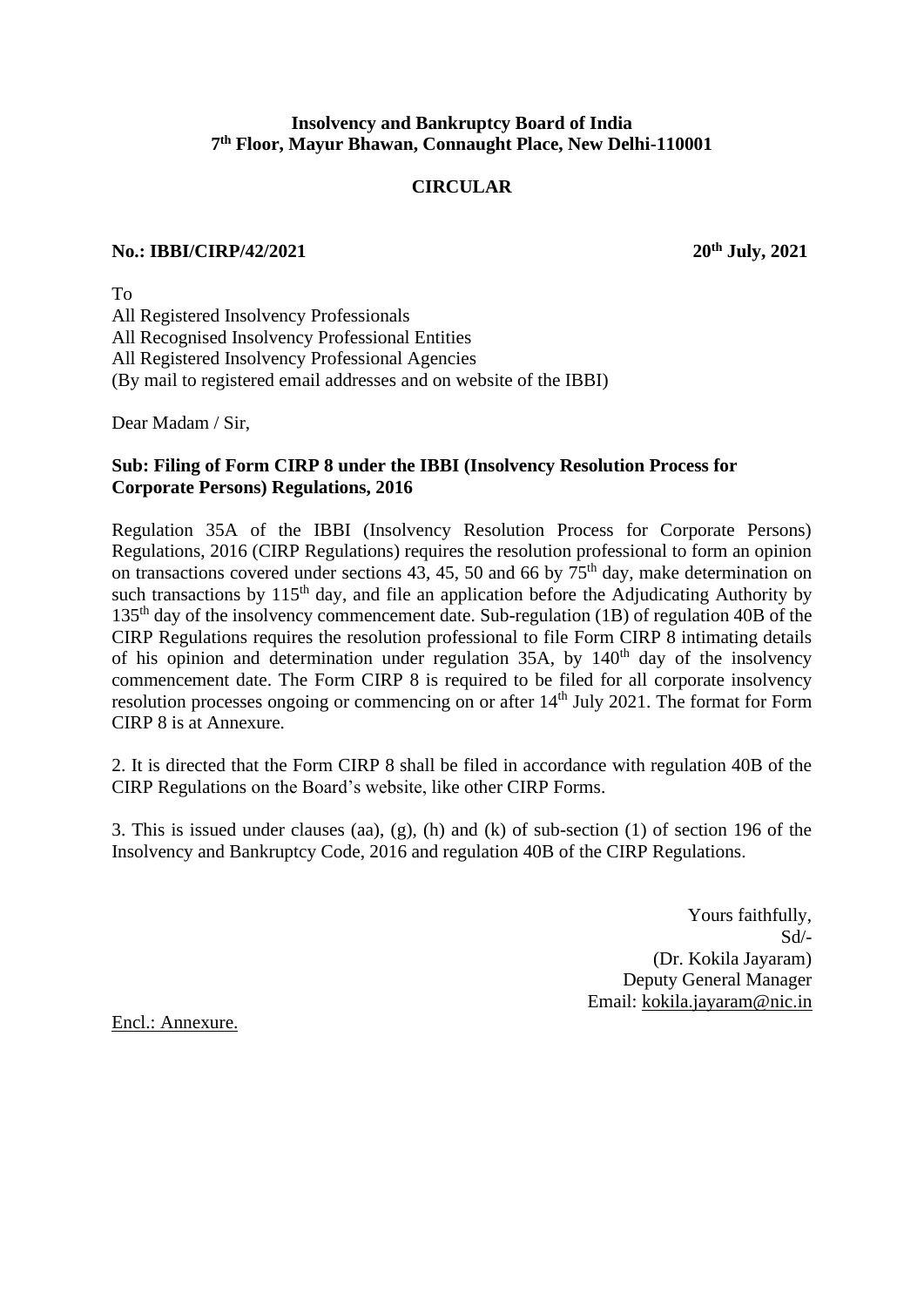#### Annexure

## **Form CIRP 8**

*(To be filed by the Resolution Professional online on or before 140th day from insolvency commencement date, in accordance with sub-regulation (1B) of regulation 40B of the IBBI (Insolvency Resolution Process for Corporate Persons) Regulations, 2016)*

#### **A. Details of Insolvency Professional**

- 1. Name of Resolution Professional:
- 2. Registration Number:

### **B. Corporate Debtor details**

- 1. Name of Corporate Debtor:
- 2. CIN/LLPIN of Corporate Debtor:
- 3. Insolvency Commencement Date:
- 4. NCLT Bench:

### C. **Details of preferential and other transactions**

1. The details of exercise undertaken by me under regulation 35A are as under:

| S1. | Description                                                      | Section of the Code |                |                |                |                |
|-----|------------------------------------------------------------------|---------------------|----------------|----------------|----------------|----------------|
|     |                                                                  | 43                  | 45             | 50             | 66(1)          | 66(2)          |
|     | In my opinion under sub-regulation $(1)$ of regulation 35A, the  | Yes/                | Yes/           | Yes/           | Yes /          | Yes/           |
|     | corporate debtor has been subjected to transactions covered      | N <sub>0</sub>      | No             | N <sub>0</sub> | N <sub>0</sub> | No             |
|     | under                                                            |                     |                |                |                |                |
| 2   | In my determination under sub-regulation (2) of regulation 35A,  | Yes.                | Yes.           | Yes.           | Yes/           | Yes /          |
|     | the corporate debtor has been subjected to transactions covered  | N <sub>0</sub>      | N <sub>0</sub> | N <sub>o</sub> | N <sub>0</sub> | No             |
|     | under                                                            |                     |                |                |                |                |
| 3   | I have applied under sub-regulation (3) of regulation 35A to the | Yes.                | Yes            | Yes.           | Yes /          | Yes /          |
|     | Adjudicating Authority seeking relief in respect of transactions | No                  | N <sub>0</sub> | N <sub>0</sub> | N <sub>0</sub> | N <sub>o</sub> |
|     | covered under                                                    |                     |                |                |                |                |

### 2. The details of transactions covered under sections 43, 45, 50, 66(1) and 66(2), as determined by me, are as under:

|                | $S1.$ Covered under section(s)<br>43/45/50/66(1)/66(2)                                    | Date $\angle$<br>period of | Directors/Partners at the<br>relevant time |                     | Beneficiaries of the<br>transaction |                                      | Date of<br>application                          | Value<br>underlyin               |
|----------------|-------------------------------------------------------------------------------------------|----------------------------|--------------------------------------------|---------------------|-------------------------------------|--------------------------------------|-------------------------------------------------|----------------------------------|
|                | (Select more than one if<br>the transaction is<br>covered under more than<br>one section) | transactions               | Name(s)                                    | DIN/<br><b>DPIN</b> | Name(s)                             | Identification<br>No.<br>(encrypted) | to the<br>Adjudicatin transactio<br>g Authority | g the<br>$n(s)$ ( $\bar{\tau}$ ) |
|                |                                                                                           |                            |                                            |                     |                                     |                                      |                                                 |                                  |
| $\overline{2}$ |                                                                                           |                            |                                            |                     |                                     |                                      |                                                 |                                  |
|                |                                                                                           |                            |                                            |                     |                                     |                                      |                                                 |                                  |
|                |                                                                                           |                            |                                            |                     |                                     |                                      |                                                 |                                  |
| $\mathbf N$    |                                                                                           |                            |                                            |                     |                                     |                                      |                                                 |                                  |

#### 3. I have assessed the potential loss to creditors under sub-section (2) of section 66 as under:

| Sl. | Description                                                                      | Particulars |  |
|-----|----------------------------------------------------------------------------------|-------------|--|
|     | The corporate insolvency resolution process of the corporate debtor should have  | [date]      |  |
|     | commenced on                                                                     |             |  |
|     | The corporate insolvency resolution process of the corporate debtor commenced on |             |  |